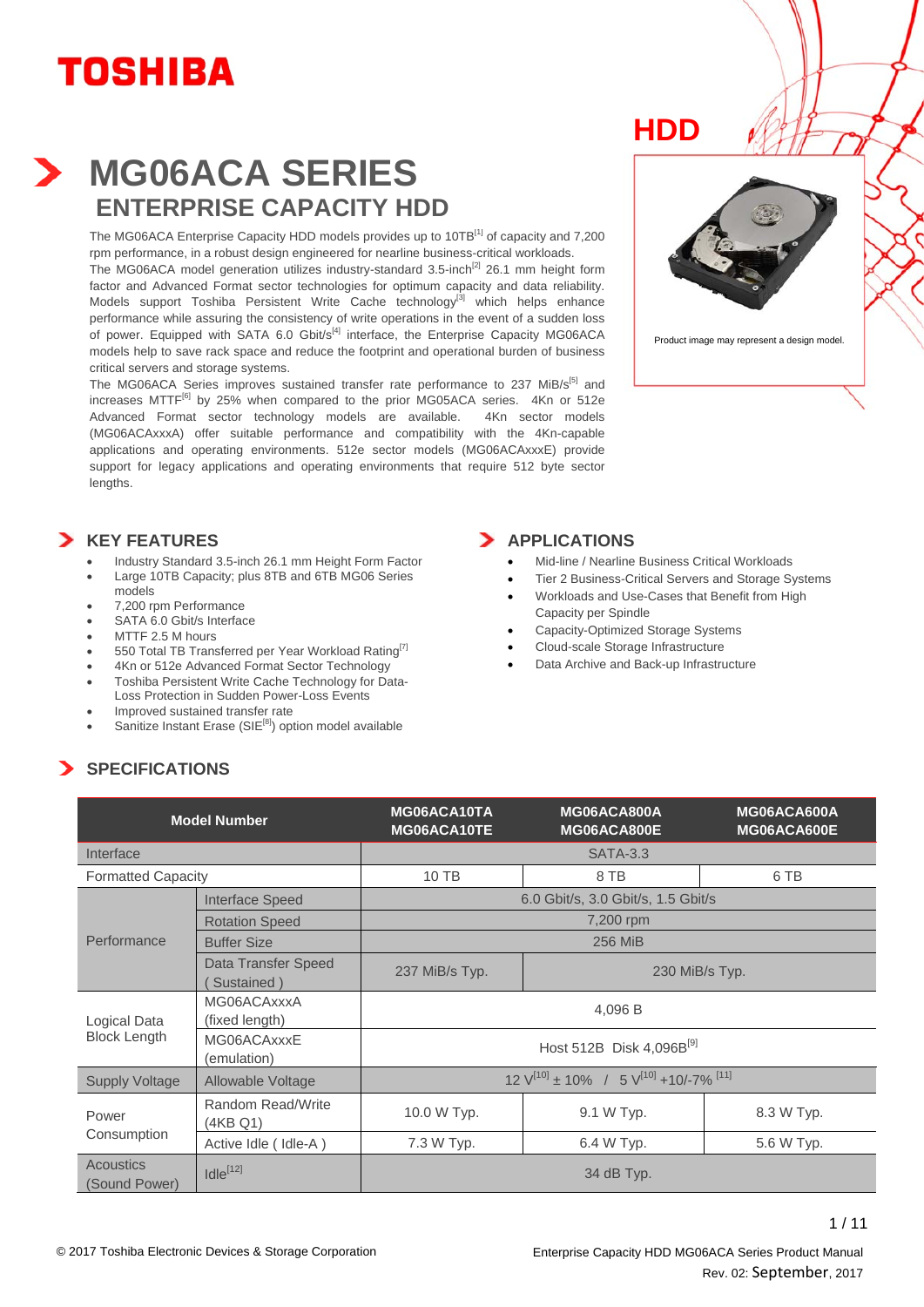#### **ENVIRONMENTAL LIMITS**

|                           | <b>Item</b>                   | <b>Specification</b>                                                                             |  |  |
|---------------------------|-------------------------------|--------------------------------------------------------------------------------------------------|--|--|
| Ambient                   | Operating                     | $5^{\circ}$ C to 55 $^{\circ}$ C                                                                 |  |  |
| temperature               | Non-Operating                 | $-40$ °C to 70 °C                                                                                |  |  |
|                           | Operating                     | 5 % to 90 % R.H.                                                                                 |  |  |
| Humidity                  | Non-Operating                 | 5 % to 95 % R.H.                                                                                 |  |  |
| <b>Shock</b>              | Operating                     | 686 m/s <sup>2</sup> { 70 G } ( 2 ms duration )                                                  |  |  |
|                           | Non-Operating                 | 2,450 m/s <sup>2</sup> { 250 G } ( 2 ms duration )                                               |  |  |
| Vibration <sup>[13]</sup> | Operating <sup>[14]</sup>     | 7.35 m/s <sup>2</sup> { 0.75 G } ( 5- 300Hz )<br>2.45 m/s <sup>2</sup> { 0.25 G } ( 300- 500Hz ) |  |  |
|                           | Non-Operating <sup>[15]</sup> | 29.4 m/s <sup>2</sup> { 3.0 G } (5-500Hz)                                                        |  |  |
| Altitude                  | Operating                     | - 305 m to 3,048 m                                                                               |  |  |
|                           | Non-Operating                 | - 305 m to 12,192 m                                                                              |  |  |

[1] Definition of capacity: Toshiba defines a megabyte (MB) as 1,000,000 bytes, a gigabyte (GB) as 1,000,000,000 bytes and a terabyte (TB) as 1,000,000,000,000 bytes. A computer operating system, however, reports storage capacity using powers of 2 for the definition of 1GB =  $2^{30}$  = 1,073,741,824 bytes and therefore shows less storage capacity. Available storage capacity (including examples of various media files) will vary based on file size, formatting, settings, software and operating system, such as Microsoft Operating System and/or pre-installed software applications, or media content. Actual formatted capacity may vary. [2] "2.5-inch" and "3.5-inch" mean the form factor of HDDs or SSDs. They do not indicate drive's physical size.

[3] PWC with PLP is a function to handle the write data that the drive reports "Normal completion" to the host but not being stored to hard disk media yet. The write data may be written to the commanded LBA on the hard disk media. The un-written data to hard disk media is stored to Flash memory using back up power by PLP when the power supply to the drive suddenly is shut down. And, after PLP operation, it may be required more time to start up the drive than in case of normal shutdown. 1) PLP does not secure data in the mode of all the power shutdowns. When power supplies other than recommended procedure are intercepted, data might be lost. 2) In the power shutdown before it reports on the Write completion, data not anticipated might be lost.

[4] Read and write speed may vary depending on the host device, read and write conditions, and file size.<br>[5] A kibibyte (KiB) means 2<sup>10</sup>, or 1,024 bytes, a mebibyte (MiB) means 2<sup>20</sup>, or 1,048,576 bytes, and a gibibyte (

[6] MTTF (Mean Time to Failure) is not a guarantee or estimate of product life; it is a statistical value related to mean failure rates for a large number of products which may not accurately reflect actual operation. Actual operating life of the product may be different from the MTTF.

[7] Workload is defined as the amount of data written, read or verified by commands from host system.<br>[8] SIE: Sanitize Instant Erase. SIE is a function to invalidate the data recorded on the magnetic disks a

SIE: Sanitize Instant Erase. SIE is a function to invalidate the data recorded on the magnetic disks at a blink.

[9] Read–modify-write is supported.

[10] Input voltages are specified at the HDD connector side, during HDD ready state.

[11] Make sure the value is not less than -0.3V DC (less than -0.6V, 0.1ms) when turning o n or off the power.

[12] The measuring method is based on ISO 7779. Idle is active idle mode

[13] Vibration applied to the HDD is measured at near the mounting screw hole on the frame as much as possible.

[14] At random seek write/read and default on retry setting with log sweep vibration.

[15] At power-off state after installation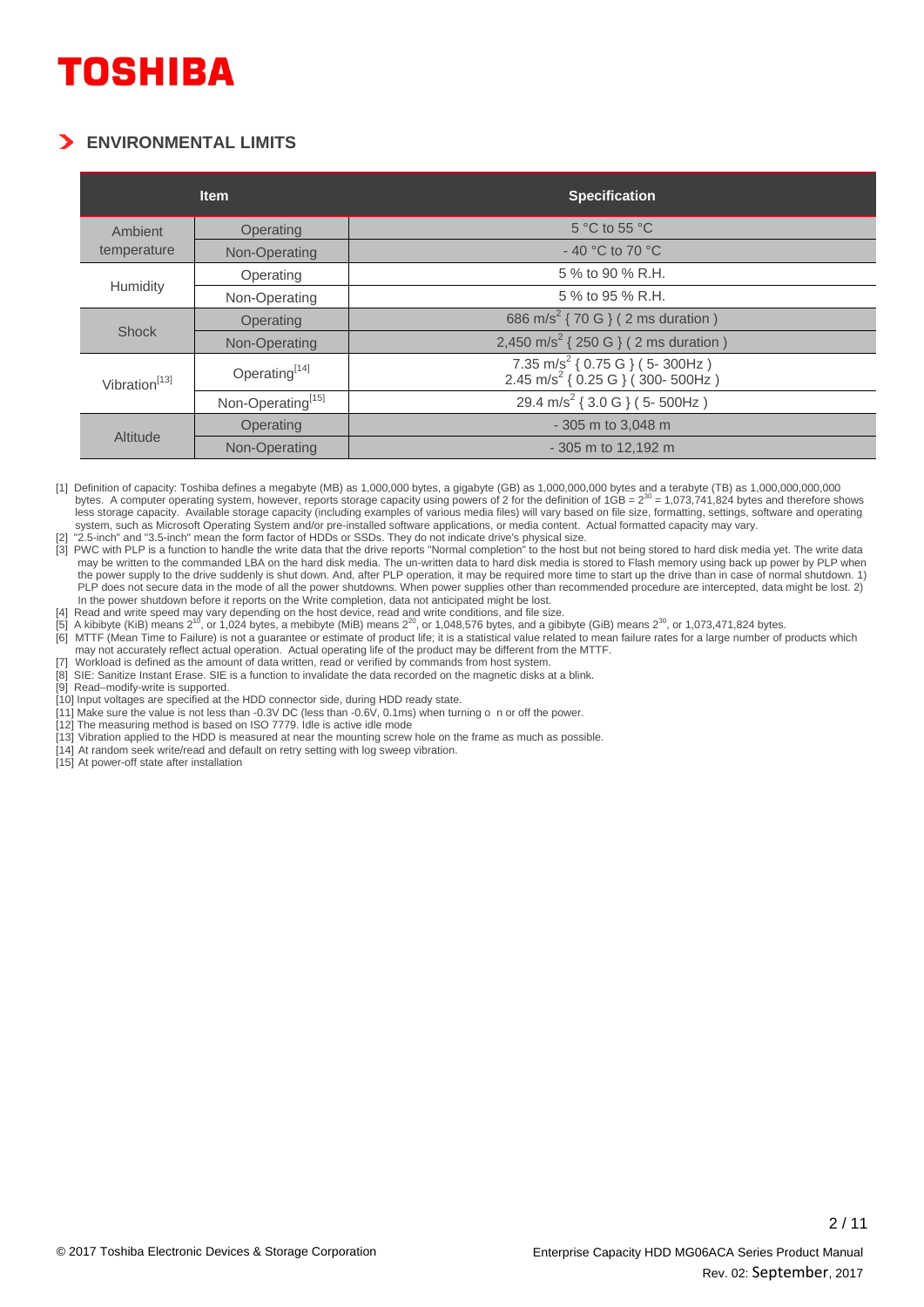### **RELIABILITY**

| <b>Item</b>                                                          | <b>Specification</b>             |  |  |
|----------------------------------------------------------------------|----------------------------------|--|--|
| <b>MTTF</b>                                                          | 2,500,000 h                      |  |  |
| Non-recoverable Error Rate                                           | 10 error per $10^{16}$ bits read |  |  |
| Load / Unload                                                        | 600,000 times                    |  |  |
| Availability                                                         | 24 hours/day, 7 days/week        |  |  |
| <b>Rated Annual Workload</b><br>(Total TB Transferred per Year, R/W) | 550 TB/year                      |  |  |

#### **MODEL NUMBERS**

| <b>Model Number</b> | <b>Interface</b> | <b>Formatted</b><br><b>Capacity</b> | <b>Sector Format</b> | <b>Optional Security</b><br><b>Function</b> |
|---------------------|------------------|-------------------------------------|----------------------|---------------------------------------------|
| MG06ACA10TA         | <b>SATA-3.3</b>  | 10 TB                               | 4 Kn                 |                                             |
| MG06ACA800A         | <b>SATA-3.3</b>  | 8 TB                                | 4 Kn                 |                                             |
| MG06ACA600A         | <b>SATA-3.3</b>  | 6 TB                                | 4 Kn                 |                                             |
| MG06ACA10TE         | <b>SATA-3.3</b>  | 10 TB                               | 512e                 |                                             |
| MG06ACA800E         | <b>SATA-3.3</b>  | 8 TB                                | 512e                 |                                             |
| MG06ACA600E         | <b>SATA-3.3</b>  | 6 TB                                | 512e                 |                                             |
| MG06ACA10TEY        | <b>SATA-3.3</b>  | 10 TB                               | 512e                 | <b>SIE</b>                                  |
| MG06ACA800EY        | <b>SATA-3.3</b>  | 8 TB                                | 512e                 | <b>SIE</b>                                  |
| MG06ACA600EY        | <b>SATA-3.3</b>  | 6 TB                                | 512e                 | <b>SIE</b>                                  |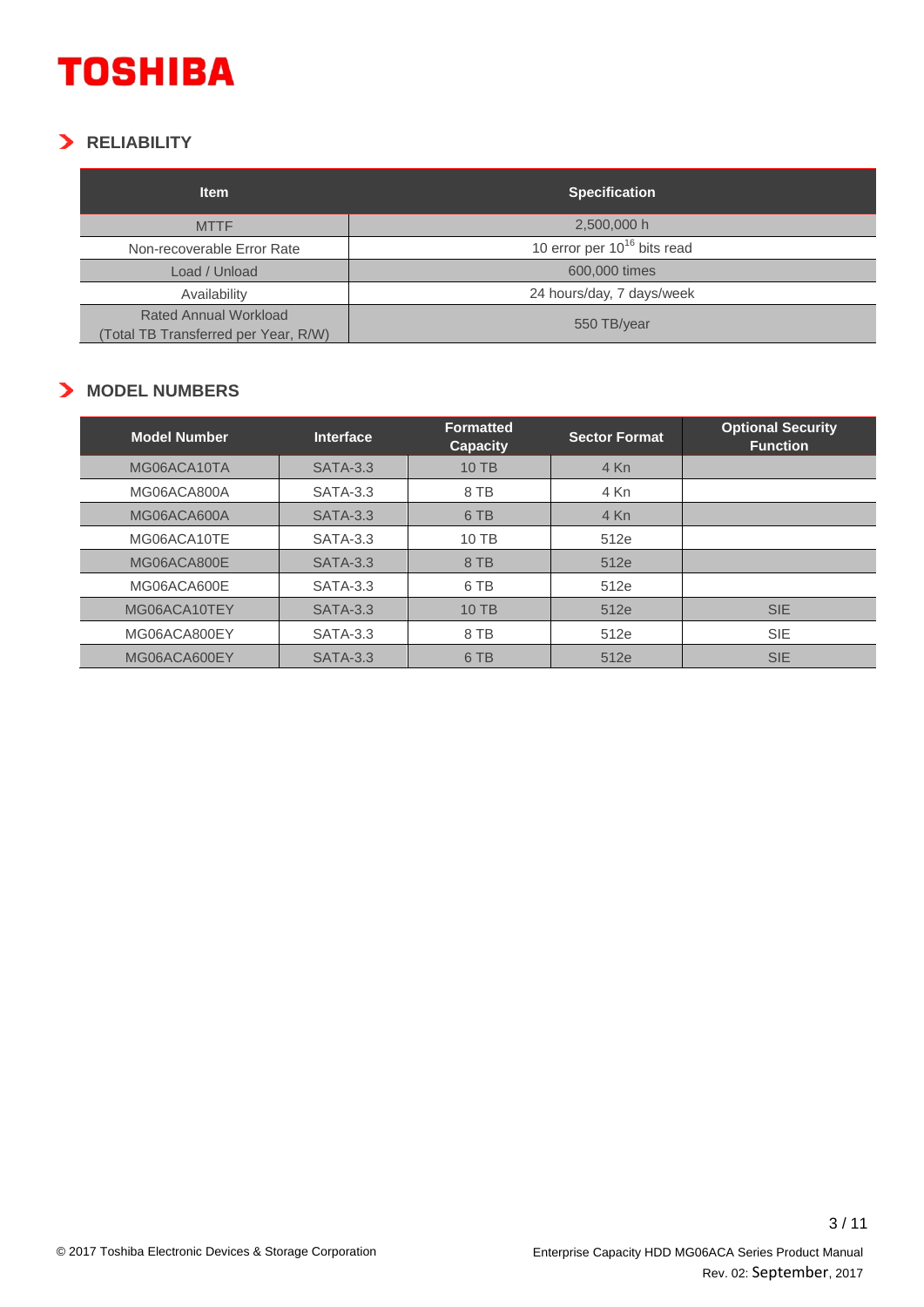#### $>$  MARKING

#### 1) WEEE

Following information is only for EU-member states:

The use of the symbol indicates that this product may not be treated as household waste. By ensuring this product is disposed of correctly, you will help prevent potential negative



consequences for the environment and human health, which could otherwise be caused by inappropriate waste handling of this product. For more detailed information about recycling of this product, please contact your local city office, your household waste disposal service or the shop where you purchased the product.

### 2) Names and Contents of Hazardous Substances or Elements in Products

| 产品中有害物质的名称及含量                                    |           |        |        |              |            |             |
|--------------------------------------------------|-----------|--------|--------|--------------|------------|-------------|
| 部件名称                                             | 有害物质      |        |        |              |            |             |
|                                                  | 铅<br>(Pb) | 汞 (Hg) | 镉 (Cd) | 六价铬 (Cr(VI)) | 多溴联苯 (PBB) | 多溴二苯醚(PBDE) |
| HDD(硬盘驱动器)                                       |           |        |        |              |            |             |
| 本表格依据 SJ/T 11364 的规定编制。                          |           |        |        |              |            |             |
| ○: 表示该有害物质在该部件所有均质材料中的含量均在 GB/T 26572 规定的限量要求以下。 |           |        |        |              |            |             |
| ×:表示该有害物质至少在该部件的某一均质材料中的含量超出 GB/T 26572 规定的限量要求。 |           |        |        |              |            |             |



中华人民共和国环保使用期限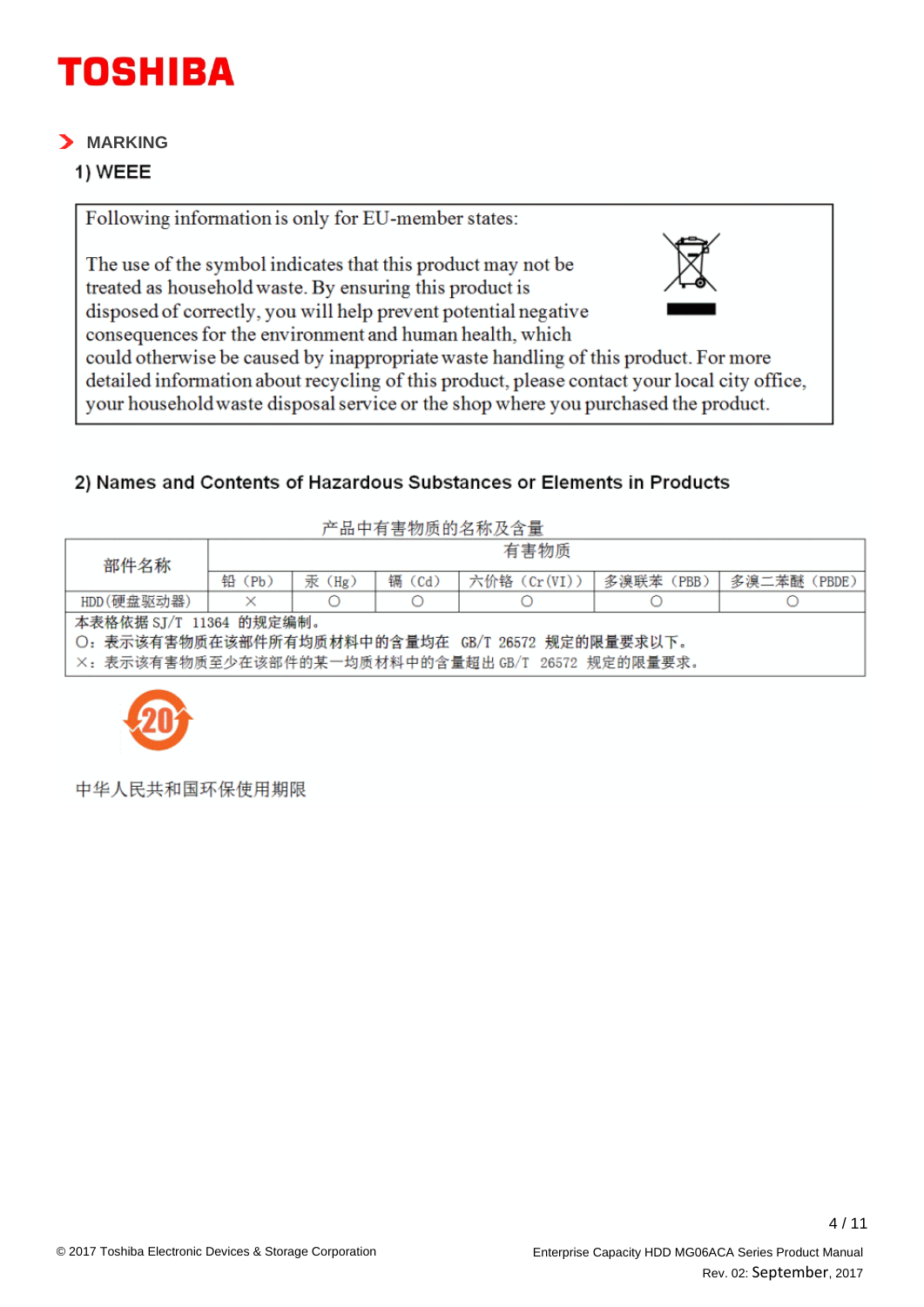### **SAFETY / EMI STANDARDS**

| <b>Title</b>                                                   | <b>Region</b> |
|----------------------------------------------------------------|---------------|
| UL<br>(Underwriters Laboratories)                              | <b>USA</b>    |
| <b>CSA</b><br>(Canadian Standard Association)                  | Canada        |
| TÜV<br>Technischer Überwachungs Verein)                        | Germany       |
| <b>BSMI</b><br>(Bureau of Standards, Metrology and Inspection) | Taiwan        |
| <b>MSIP</b><br>(Ministry of Science, ICT & Future Planning)    | Korea         |
| <b>ACMA</b><br>(Australian Communications and Media Authority) | Australia     |

| (Note) Marks of KC  |                                                                                   |                                                                                                                                                                                                     |
|---------------------|-----------------------------------------------------------------------------------|-----------------------------------------------------------------------------------------------------------------------------------------------------------------------------------------------------|
| Made in Japan       | 1. 기기의 명칭(모델명) :<br>2. 인증번호 :<br>3. 인증받은 자의 상호 :<br>4. 제조년일일 :<br>5. 제조자 / 제조국가 : | MG06ACA10T/800/600A/E/AY/EY / MG06ACP10T/800E<br>MSIP-REM-TSD-MG06ACA10TE<br>TOSHIBA ELECTRONIC DEVICES & STORAGE CORPORATION<br>2016-12<br>TOSHIBA ELECTRONIC DEVICES & STORAGE CORPORATION / 일본   |
| Made in Philippines | 1. 기기의 명칭(모델명) :<br>2. 인증면호 :<br>3. 인증받은 자의 상호 :<br>4. 제조년일일 :<br>5. 제조자 / 제조국가 : | MG06ACA10T/800/600A/E/AY/EY/MG06ACP10T/800E<br>MSIP-REM-TSD-MG06ACA10TE<br>TOSHIBA ELECTRONIC DEVICES & STORAGE CORPORATION<br>2016-12<br>TOSHIBA ELECTRONIC DEVICES & STORAGE CORPORATION<br>/ 필리핀 |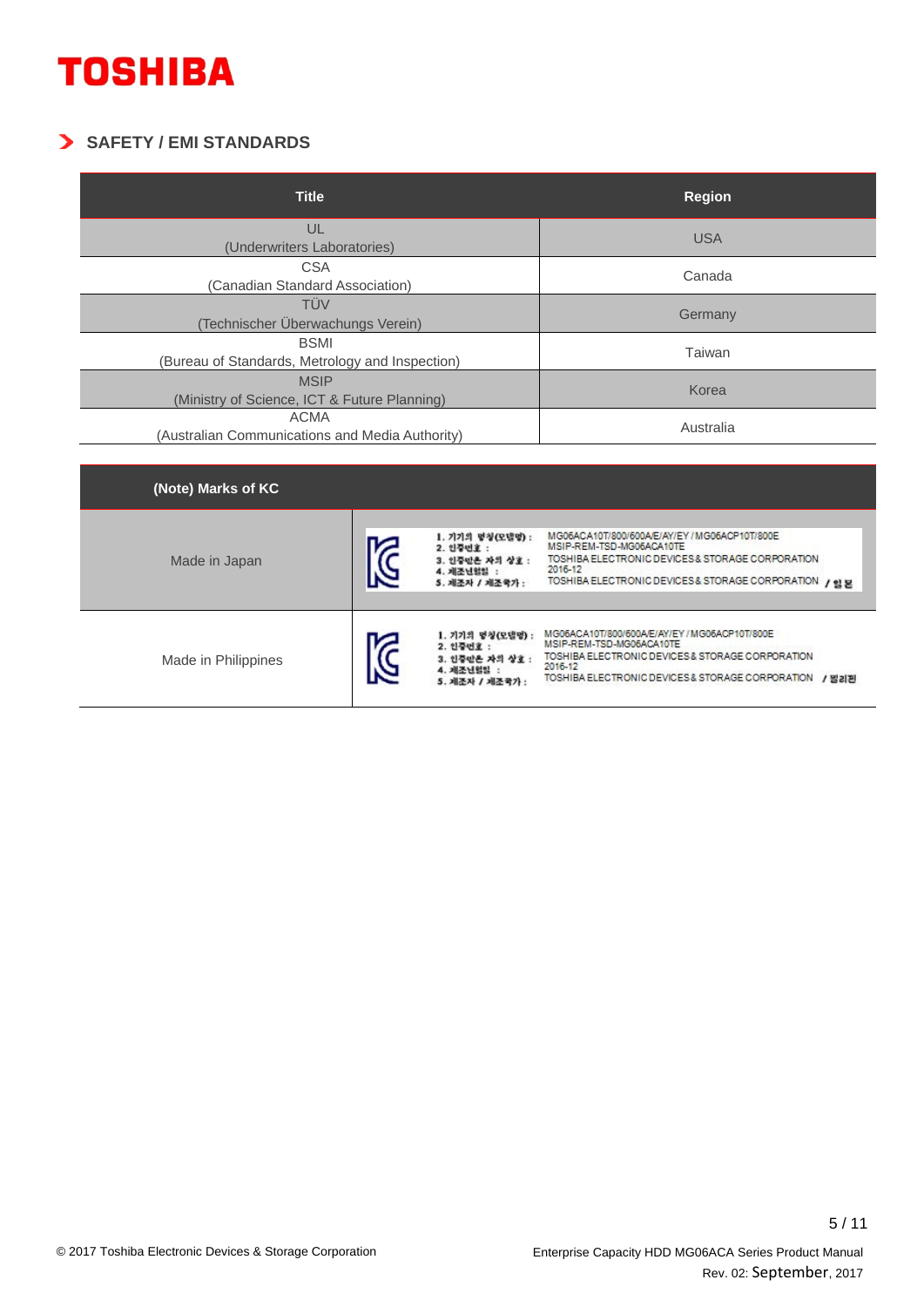#### **MECHANICAL SPECIFICATIONS**

| <b>Item</b> | <b>Specification</b>   |
|-------------|------------------------|
| Width       | 101.85 mm Max          |
| Height      | 26.1 mm Max            |
| Length      | 147.0 mm Max           |
| Weight      | 750 g Typ. (770 g Max) |



[Unit: mm] (Reference)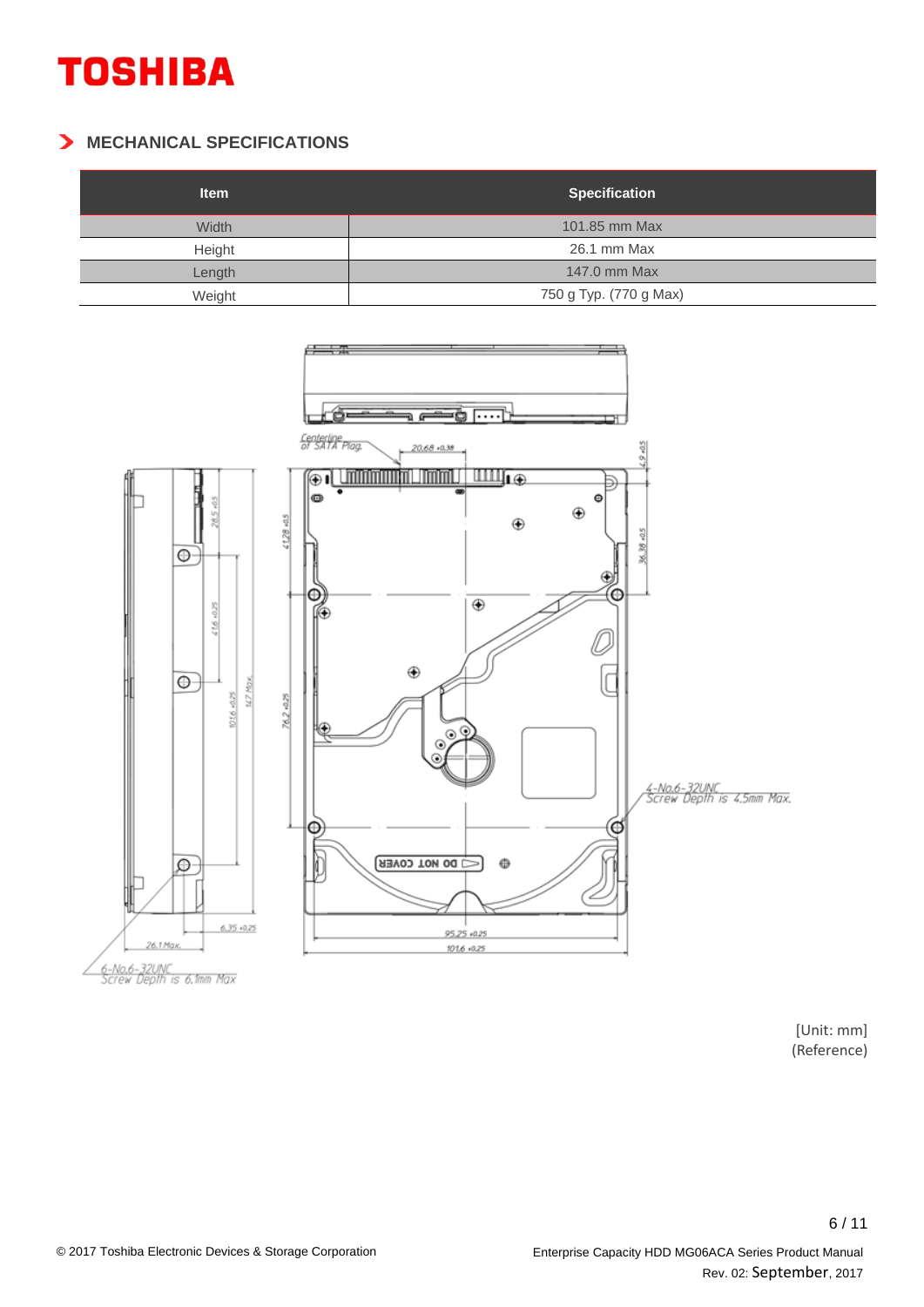

**INTERFACE CONNECTOR**



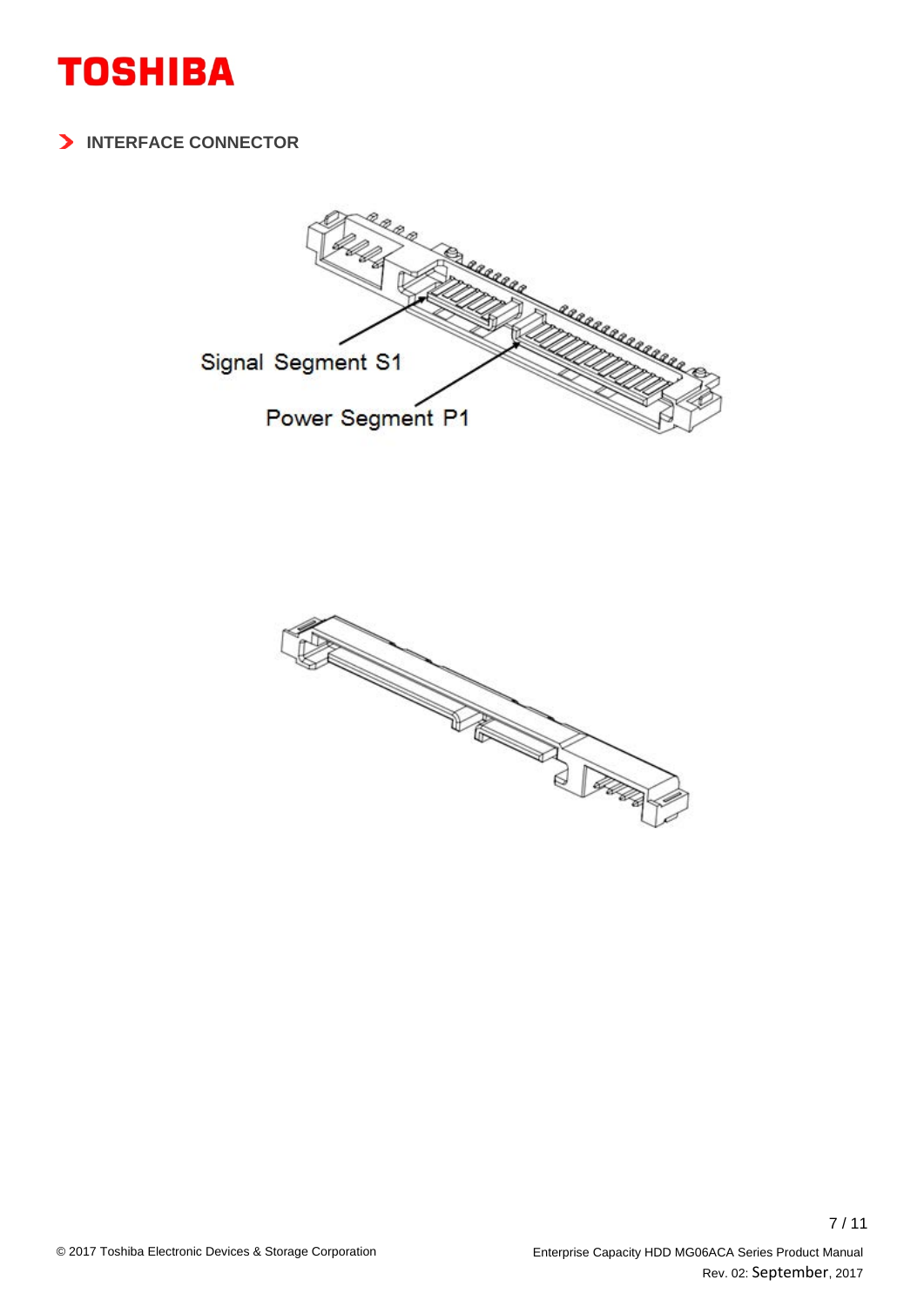#### **INTERFACE CONNECTOR (SATA plug) SIGNAL ALLOCATION**

| <b>Segment</b>        | Pin No.         | <b>Pin Definition</b> |                                                      |  |  |
|-----------------------|-----------------|-----------------------|------------------------------------------------------|--|--|
|                       | S <sub>1</sub>  | <b>GND</b>            | $2nd$ Mate                                           |  |  |
|                       | S <sub>2</sub>  | $A+$                  | Differential Pair A from PHY (Device Rx+)            |  |  |
|                       | S <sub>3</sub>  | $A -$                 | Differential Pair A from PHY (Device Rx-)            |  |  |
| <b>Signal Segment</b> | S <sub>4</sub>  | <b>GND</b>            | $2nd$ Mate                                           |  |  |
|                       | S <sub>5</sub>  | <b>B-</b>             | Differential Pair B from PHY (Device Tx-)            |  |  |
|                       | S <sub>6</sub>  | $B+$                  | Differential Pair B from PHY (Device Tx+)            |  |  |
|                       | S7              | <b>GND</b>            | $2nd$ Mate                                           |  |  |
|                       |                 |                       |                                                      |  |  |
|                       | P <sub>1</sub>  | V33                   | 3.3 V Power (Unused)                                 |  |  |
|                       | P <sub>2</sub>  | V33                   | 3.3 V Power (Unused)                                 |  |  |
|                       | P <sub>3</sub>  | V33                   | 3.3 V Power Pre-Charge 2 <sup>nd</sup> Mate (Unused) |  |  |
|                       | P <sub>4</sub>  | <b>GND</b>            | 1 <sup>st</sup> Mate                                 |  |  |
|                       | P <sub>5</sub>  | <b>GND</b>            | $2nd$ Mate                                           |  |  |
|                       | <b>P6</b>       | <b>GND</b>            | $2nd$ Mate                                           |  |  |
|                       | P7              | V <sub>5</sub>        | 5 V Power Pre-Charge 2 <sup>nd</sup> Mate            |  |  |
|                       | P <sub>8</sub>  | V <sub>5</sub>        | 5 V Power                                            |  |  |
| Power Segment         | P <sub>9</sub>  | V <sub>5</sub>        | 5 V Power                                            |  |  |
|                       | P <sub>10</sub> | <b>GND</b>            | $2nd$ Mate                                           |  |  |
|                       |                 | Spin                  | Staggered Spin-up Mode Detect (Input)                |  |  |
|                       | P11             | ACT                   | Activity LED Drive (Output)                          |  |  |
|                       | P <sub>12</sub> | <b>GND</b>            | 1 <sup>st</sup> Mate                                 |  |  |
|                       | P <sub>13</sub> | V12                   | 12 V Power Pre-Charge 2 <sup>nd</sup> Mate           |  |  |
|                       | P14             | V12                   | 12 V Power                                           |  |  |
|                       | P <sub>15</sub> | V12                   | 12 V Power                                           |  |  |

Notice: This drive uses 5V and 12V power. 3.3V power is not used.

HDA (Head Disk Assembly) and DC ground (ground pins on interface) are connected electrically each other.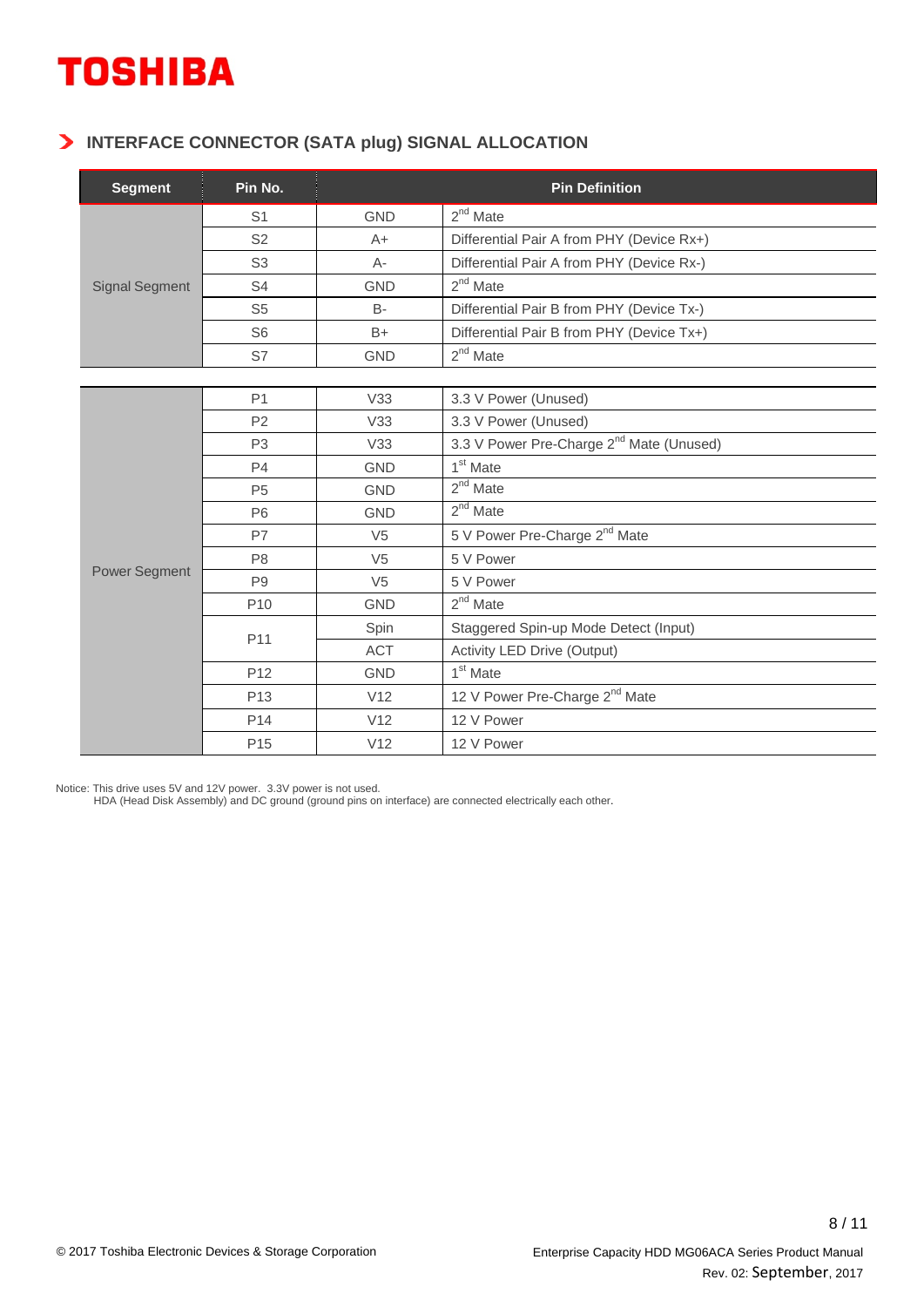### **COMMAND TABLE (Part 1)**

| Op-Code          | <b>Command Name</b>                  |
|------------------|--------------------------------------|
| 78h              | ACCESSIBLE MAX ADDRESS CONFIGURATION |
| E5h/98h          | CHECK POWER MODE                     |
| 92h/93h          | DOWNLOAD MICROCODE (DMA)             |
| 90h              | <b>EXECUTE DIAGNOSTICS</b>           |
| E7h              | <b>FLUSH CACHE</b>                   |
| EAh              | FLUSH CACHE EXT                      |
| ECh              | <b>IDENTIFY DEVICE</b>               |
| E3h/97h          | <b>IDLE</b>                          |
| E1h/95h          | <b>IDLE IMMEDIATE</b>                |
| 91h              | INITIALIZE DEVICE PARAMETERS         |
| 00h              | <b>NOP</b>                           |
| E4h              | <b>READ BUFFER</b>                   |
| C <sub>8</sub> h | <b>READ DMA</b>                      |
| 25h              | READ DMA EXT                         |
| 60h              | READ FPDMA QUEUED                    |
| 2Fh              | READ LOG EXT                         |
| 47h              | READ LOG DMA EXT                     |
| C4h              | <b>READ MULTIPLE</b>                 |
| 29h              | <b>READ MULTIPLE EXT</b>             |
| 20h              | <b>READ SECTOR(S)</b>                |
| 24h              | <b>READ SECTOR(S) EXT</b>            |
| 40h              | <b>READ VERIFY SECTOR(S)</b>         |
| 42h              | READ VERIFY SECTOR(S) EXT            |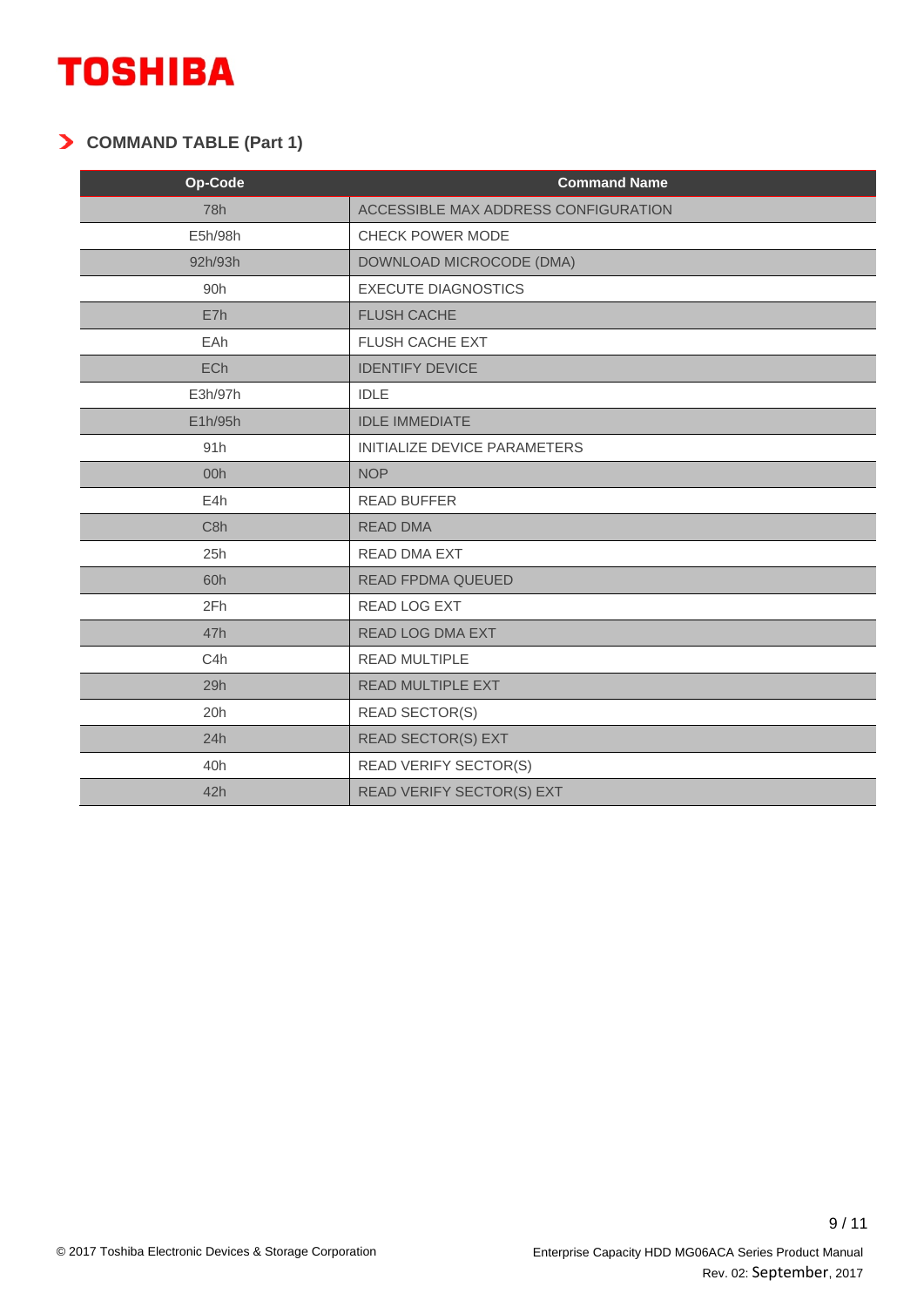### **COMMAND TABLE (Part 2)**

| Op-Code              | <b>Command Name</b>           |
|----------------------|-------------------------------|
| 1xh                  | <b>RECALIBRATE</b>            |
| 0 <sub>Bh</sub>      | <b>REQUEST SENSE DATA EXT</b> |
| B <sub>4</sub> h     | <b>SANITIZE DEVICE</b>        |
| F <sub>1</sub> h     | SECURITY SET PASSWORD         |
| F2h                  | <b>SECURITY UNLOCK</b>        |
| F <sub>3h</sub>      | <b>SECURITY ERASE PREPARE</b> |
| F4h                  | <b>SECURITY ERASE UNIT</b>    |
| F <sub>5</sub> h     | <b>SECURITY FREEZE LOCK</b>   |
| F <sub>6</sub> h     | SECURITY DISABLE PASSWORD     |
| 70h - 76h, 79h - 7Fh | <b>SEEK</b>                   |
| 77h                  | SET DATE & TIME EXT           |
| EFh.                 | <b>SET FEATURES</b>           |
| C6h                  | SET MULTIPLE MODE             |
| E6h/99h              | <b>SLEEP</b>                  |
| B <sub>0</sub> h     | <b>SMART</b>                  |
| E2h/96h              | <b>STANDBY</b>                |
| E0h/94h              | <b>STANDBY IMMEDIATE</b>      |
| E <sub>8</sub> h     | <b>WRITE BUFFER</b>           |
| CAh                  | <b>WRITE DMA</b>              |
| 35h                  | <b>WRITE DMA EXT</b>          |
| 3Dh                  | <b>WRITE DMA FUA EXT</b>      |
| 61h                  | <b>WRITE FPDMA QUEUED</b>     |
| 3Fh                  | <b>WRITE LOG EXT</b>          |
| 57h                  | WRITE LOG DMA EXT             |
| C5h                  | <b>WRITE MULTIPLE</b>         |
| 39h                  | <b>WRITE MULTIPLE EXT</b>     |
| CEh                  | WRITE MULTIPLE FUA EXT        |
| 30h                  | <b>WRITE SECTOR(S)</b>        |
| 34h                  | <b>WRITE SECTOR(S) EXT</b>    |
| 45h                  | WRITE UNCORRECTABLE EXT       |
| 3Ch                  | <b>WRITE VERIFY</b>           |